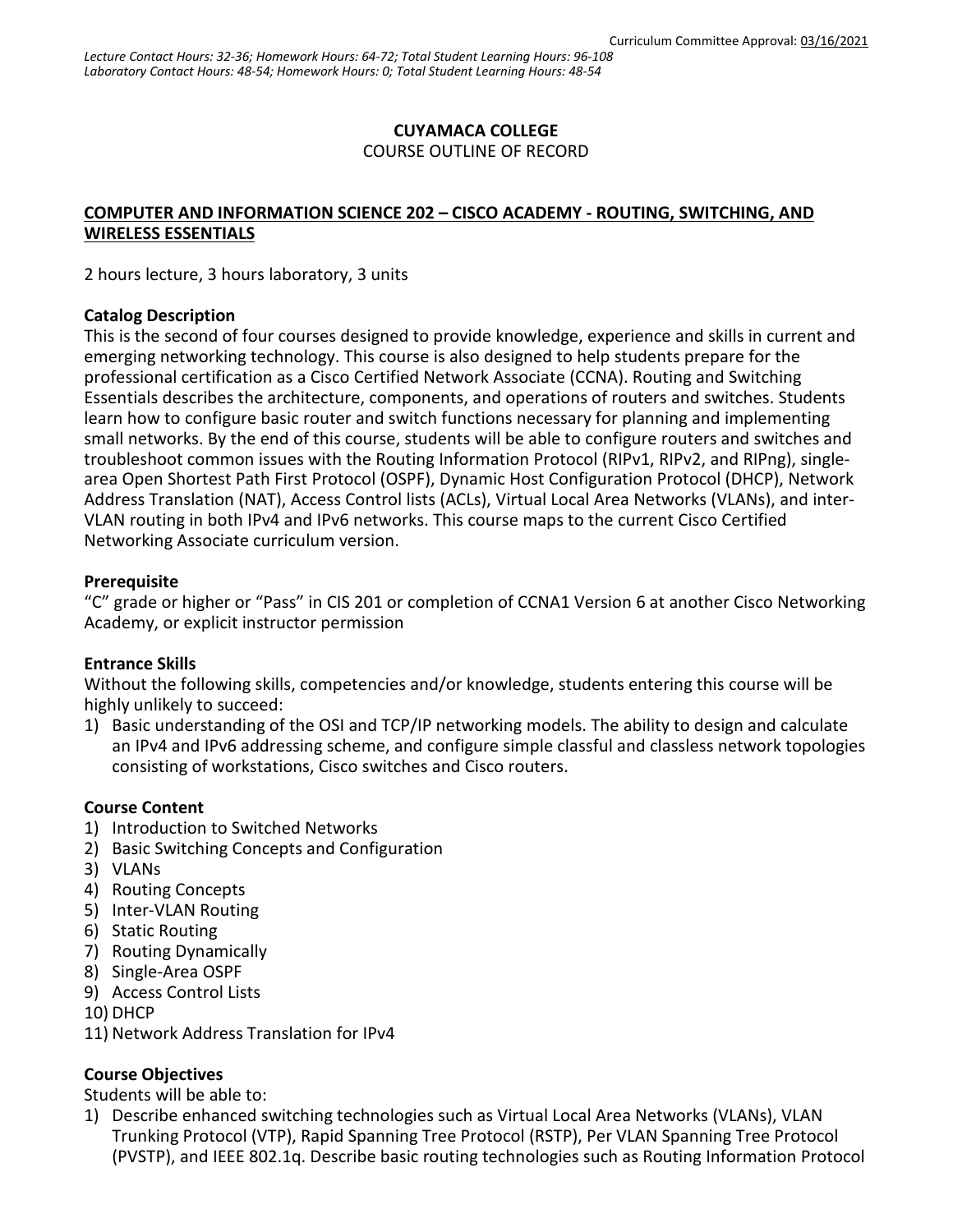(RIPv1, RIPv2,RIPng), single-area and multi-area Open Shortest Path First (OSPF), inter-VLAN routing, Network Address Translation (NAT), and Dynamic Host Configuration Protocol (DHCP).

- 2) Configure and troubleshoot basic operations of a small switched network.
- 3) Configure and verify static routing and default routing.
- 4) Configure and troubleshoot basic operations of routers in a small routed network.
- 5) Configure and troubleshoot basic VLANs and inter-VLAN routing.
- 6) Configure, monitor, and troubleshoot basic ACLs for IPv4 and IPv6.
- 7) Configure, monitor, and troubleshoot basic DCHP and NAT functions.

### **Method of Evaluation**

A grading system will be established by the instructor and implemented uniformly. Grades will be based on demonstrated proficiency in the subject matter determined by multiple measurements for evaluation, one of which must be essay exams, skills demonstration or, where appropriate, the symbol system.

- 1) Chapter exams that measure students' ability to define and appropriately use networking technology concepts and terminology to describe networking processes, protocols, functions and features.
- 2) Comprehensive final exam that measures students' ability to synthesize and apply course concepts to a variety of networking scenarios.
- 3) Comprehensive skills exam that measures students' ability to practically apply network, design, configuration and hardware connectivity techniques to LAN environments.
- 4) Lab exercises that require students to apply course concepts and skills in order to implement LAN solutions, compute IPv4 network addressing to network problems defined by the instructor, and connect and configure LAN devices.

# **Special Materials Required of Students**

USB flash drive

## **Minimum Instructional Facilities**

Smart computer lab with whiteboards, Internet browser, Internet connectivity, software, printer; network connection not connected to school academic resources; 19" equipment racks populated with cross-connect patch panels, power surge protectors, access servers, VM servers; Cisco Access routers and switches; interconnecting CAT 5E and serial cabling; lab desks with computers not connected to the school academic network resources; computer server; storage cabinets

## **Method of Instruction**

- 1) Online computer-based reading assignments
- 2) Instructor and individual student mentoring
- 3) Practical application assignments using PCs, networking devices, and simulation software
- 4) Topic-focused mini-lectures for small groups of students

## **Out-of-Class Assignments**

- 1) Read online curriculum and assignment instructions
- 2) Complete Packet Tracer assignments and online quizzes
- 3) Review online resources, including reference materials and videos

## **Texts and References**

- 1) Required (representative examples):
	- a. Text is provided online at *www.netacad.com*
	- b. [CCNA 200-301 Official Cert Guide Library,](https://www.ciscopress.com/store/ccna-200-301-official-cert-guide-library-9781587147142) Wendell Odom, ISBN 9781587147142, 2020.
- 2) Supplemental: None